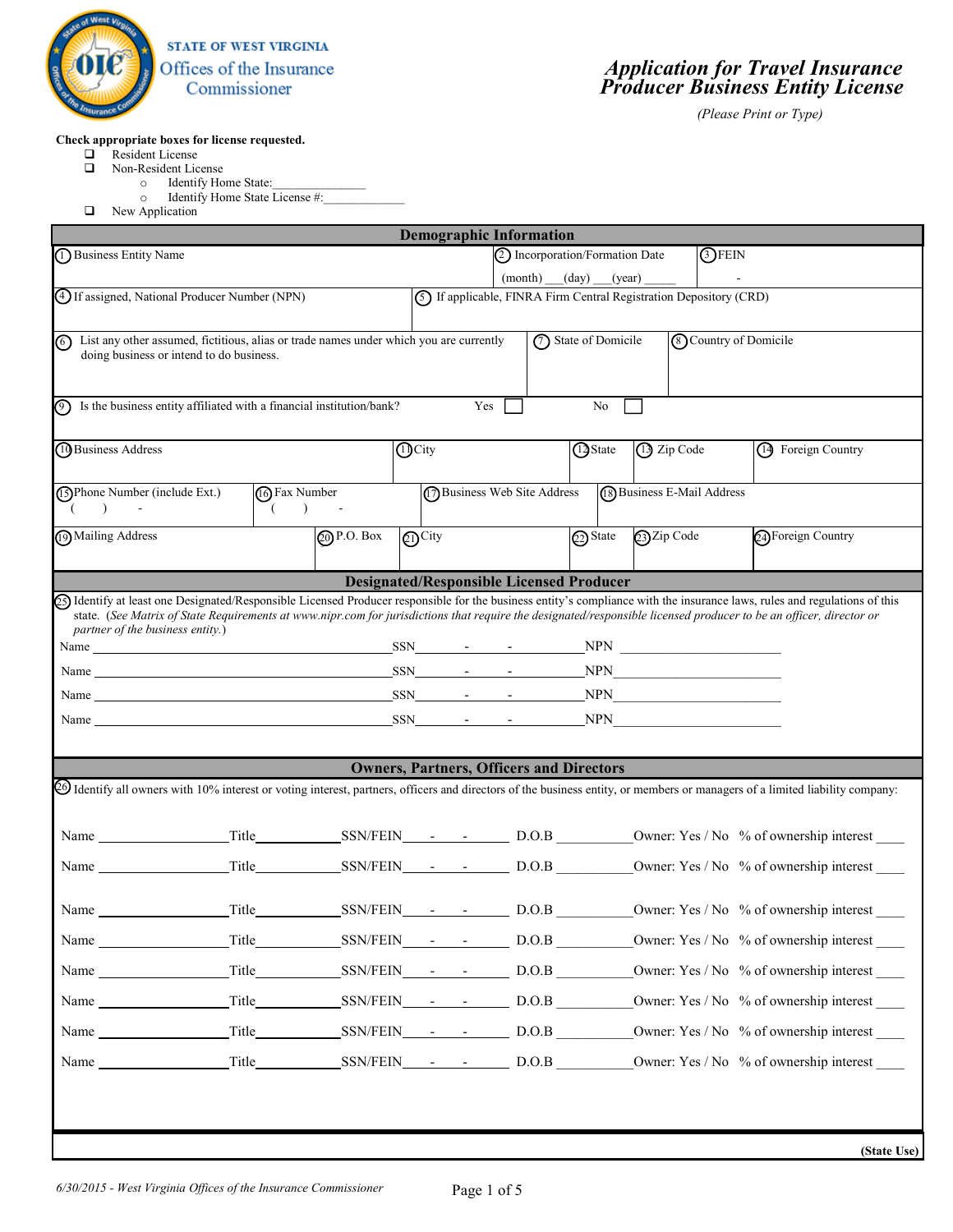|                                                                                                                                                                                   |   |                            |            |                         |      |                         |                                 | <b>Application for Travel Insurance Producer Business Entity License/Registration</b><br>Jurisdiction and Type of License/Registration Requested -Major Lines of Authority |                                        |
|-----------------------------------------------------------------------------------------------------------------------------------------------------------------------------------|---|----------------------------|------------|-------------------------|------|-------------------------|---------------------------------|----------------------------------------------------------------------------------------------------------------------------------------------------------------------------|----------------------------------------|
|                                                                                                                                                                                   |   |                            |            |                         |      |                         |                                 | 27) Next to each jurisdiction, check the legal business type, license/registration type(s) and line(s) of authority for which you are applying.                            |                                        |
| <b>Legal Business Type:</b>                                                                                                                                                       |   | $C$ – Corporation          |            | $P$ – Partnership       |      | S - Sole Proprietorship |                                 | LLC - Limited Liability Company                                                                                                                                            | LLP - Limited Liability<br>Partnership |
| <b>Jurisdiction</b>                                                                                                                                                               |   | <b>Legal Business Type</b> |            |                         |      |                         |                                 | <b>Travel Insurance Producer Business Entity</b>                                                                                                                           |                                        |
| $\mathsf{C}$<br><b>WV</b>                                                                                                                                                         | P | S                          | <b>LLC</b> | <b>LLP</b>              |      |                         |                                 |                                                                                                                                                                            |                                        |
|                                                                                                                                                                                   |   |                            |            |                         |      |                         |                                 | $@$ RETAILER LOCATIONS - Provide the indicated information for each travel retailer that offers travel insurance on the                                                    |                                        |
| applicant's behalf. Attach additional copies of this page if necessary.                                                                                                           |   |                            |            |                         |      |                         |                                 |                                                                                                                                                                            |                                        |
| <b>Business Entity Name</b>                                                                                                                                                       |   |                            |            |                         |      |                         |                                 | <b>FEIN</b>                                                                                                                                                                |                                        |
| <b>Business Address</b>                                                                                                                                                           |   |                            |            |                         |      |                         |                                 |                                                                                                                                                                            |                                        |
|                                                                                                                                                                                   |   |                            |            |                         |      |                         |                                 |                                                                                                                                                                            |                                        |
| City                                                                                                                                                                              |   |                            |            |                         |      | <b>State</b>            |                                 | Zip Code                                                                                                                                                                   | Foreign Country                        |
|                                                                                                                                                                                   |   |                            |            |                         |      |                         |                                 |                                                                                                                                                                            |                                        |
| Phone Number (include extension)<br>$\lambda$                                                                                                                                     |   |                            |            | Fax Number<br>$\lambda$ |      |                         | E-mail Address For Business Use |                                                                                                                                                                            |                                        |
| <b>Mailing Address</b>                                                                                                                                                            |   |                            |            | P.O. Box                | City |                         | State                           | Zip Code                                                                                                                                                                   | Foreign Country                        |
|                                                                                                                                                                                   |   |                            |            |                         |      |                         |                                 |                                                                                                                                                                            |                                        |
| Name of Officer or Other Person who Directs or Controls the Travel Retailer's Operations                                                                                          |   |                            |            |                         |      |                         |                                 | Title                                                                                                                                                                      |                                        |
|                                                                                                                                                                                   |   |                            |            |                         |      |                         |                                 |                                                                                                                                                                            |                                        |
| <b>Business Address</b>                                                                                                                                                           |   |                            |            |                         |      |                         |                                 |                                                                                                                                                                            |                                        |
| City                                                                                                                                                                              |   |                            |            |                         |      | <b>State</b>            |                                 | Zip Code                                                                                                                                                                   | Foreign Country                        |
|                                                                                                                                                                                   |   |                            |            |                         |      |                         |                                 |                                                                                                                                                                            |                                        |
|                                                                                                                                                                                   |   |                            |            |                         |      |                         |                                 |                                                                                                                                                                            |                                        |
| Phone Number (include extension)                                                                                                                                                  |   |                            |            | Fax Number              |      |                         | E-mail Address For Business Use |                                                                                                                                                                            |                                        |
| $\lambda$                                                                                                                                                                         |   |                            |            |                         |      |                         |                                 |                                                                                                                                                                            |                                        |
|                                                                                                                                                                                   |   |                            |            | P.O. Box                | City |                         | State                           | Zip Code                                                                                                                                                                   | Foreign Country                        |
| section 1033.                                                                                                                                                                     |   |                            |            |                         |      |                         |                                 | □ By checking this box, the applicant certifies that this travel retailer complies with United States Code, title 18,                                                      |                                        |
|                                                                                                                                                                                   |   |                            |            |                         |      |                         |                                 | <b>FEIN</b>                                                                                                                                                                |                                        |
|                                                                                                                                                                                   |   |                            |            |                         |      |                         |                                 |                                                                                                                                                                            |                                        |
|                                                                                                                                                                                   |   |                            |            |                         |      |                         |                                 |                                                                                                                                                                            |                                        |
| <b>Mailing Address</b><br><b>Business Entity Name</b><br><b>Business Address</b><br>City                                                                                          |   |                            |            |                         |      | <b>State</b>            |                                 | Zip Code                                                                                                                                                                   | Foreign Country                        |
| $\lambda$                                                                                                                                                                         |   |                            |            | Fax Number<br>$\lambda$ |      |                         | E-mail Address For Business Use |                                                                                                                                                                            |                                        |
|                                                                                                                                                                                   |   |                            |            | P.O. Box                | City |                         | <b>State</b>                    | Zip Code                                                                                                                                                                   | Foreign Country                        |
|                                                                                                                                                                                   |   |                            |            |                         |      |                         |                                 |                                                                                                                                                                            |                                        |
|                                                                                                                                                                                   |   |                            |            |                         |      |                         |                                 | Title                                                                                                                                                                      |                                        |
| Phone Number (include extension)<br><b>Mailing Address</b><br>Name of Officer or Other Person who Directs or Controls the Travel Retailer's Operations<br><b>Business Address</b> |   |                            |            |                         |      |                         |                                 |                                                                                                                                                                            |                                        |
|                                                                                                                                                                                   |   |                            |            |                         |      |                         |                                 |                                                                                                                                                                            |                                        |
|                                                                                                                                                                                   |   |                            |            |                         |      | <b>State</b>            |                                 | Zip Code                                                                                                                                                                   | Foreign Country                        |
|                                                                                                                                                                                   |   |                            |            |                         |      |                         |                                 |                                                                                                                                                                            |                                        |
| City<br>Phone Number (include extension)                                                                                                                                          |   |                            |            | Fax Number<br>$\lambda$ |      |                         | E-mail Address For Business Use |                                                                                                                                                                            |                                        |
| <b>Mailing Address</b>                                                                                                                                                            |   |                            |            | P.O. Box                | City |                         | State                           | Zip Code                                                                                                                                                                   | Foreign Country                        |

.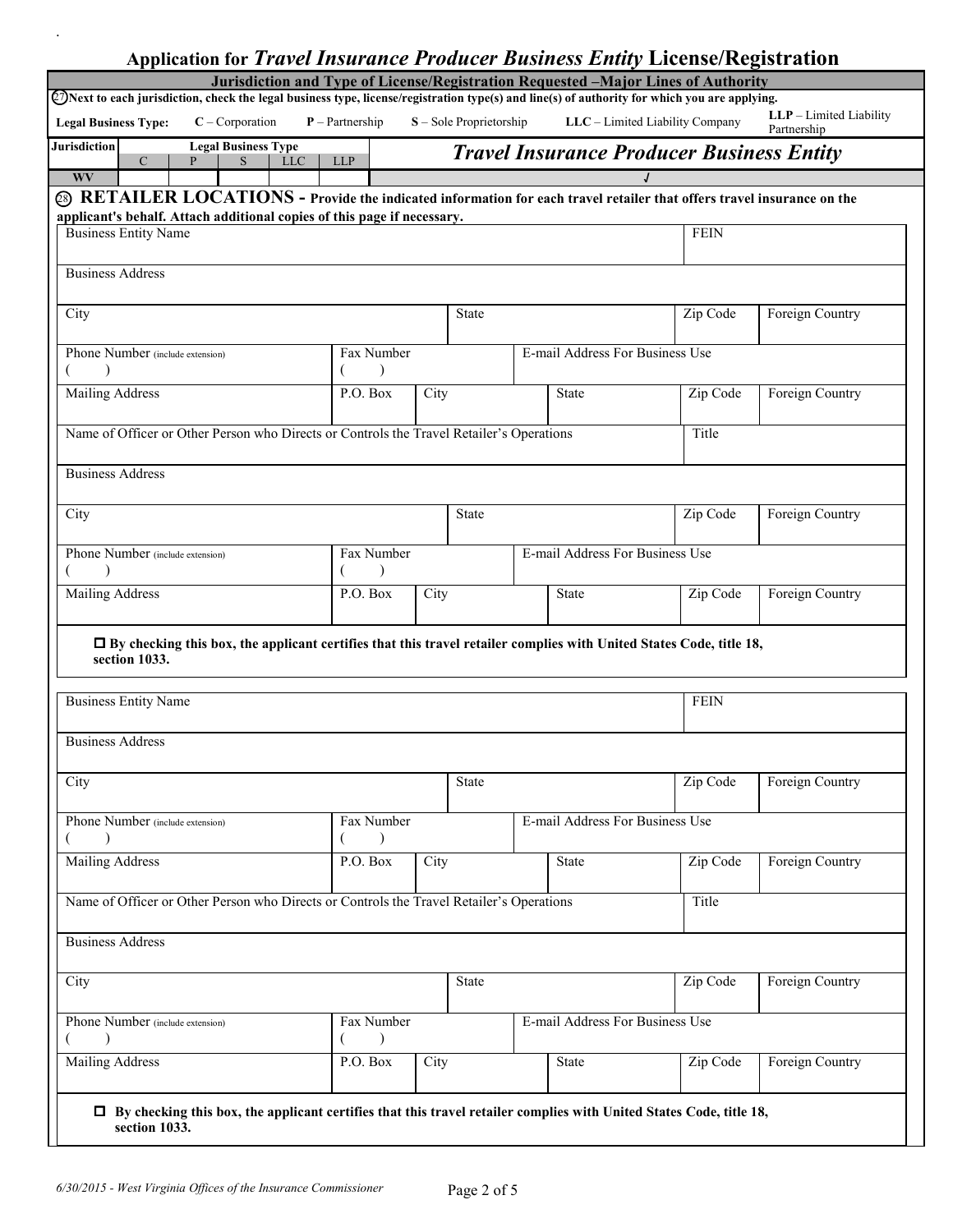| <b>Background Questions</b>                                                                                                                                                                                                                                                                                                                                                                                                                                                                                                                                                                                                                                                                                                       |                  |
|-----------------------------------------------------------------------------------------------------------------------------------------------------------------------------------------------------------------------------------------------------------------------------------------------------------------------------------------------------------------------------------------------------------------------------------------------------------------------------------------------------------------------------------------------------------------------------------------------------------------------------------------------------------------------------------------------------------------------------------|------------------|
| 29 Please read the following very carefully and answer every question. All written statements submitted by the Applicant must include an<br>original signature.                                                                                                                                                                                                                                                                                                                                                                                                                                                                                                                                                                   |                  |
| 1a. Has the business entity or any owner, partner, officer or director of the business entity, or member or manager of a limited liability<br>company, ever been convicted of a misdemeanor, had a judgment withheld or deferred or is the business entity or any owner, partner,<br>officer or director of the business entity, or member or manager currently charged with, committing a misdemeanor?                                                                                                                                                                                                                                                                                                                           | $Yes$ No         |
| You may exclude the following misdemeanor convictions or pending misdemeanor charges: traffic citations, driving under the influence<br>(DUI) or driving while intoxicated (DWI), driving without a license, reckless driving, or driving with a suspended or revoked license.                                                                                                                                                                                                                                                                                                                                                                                                                                                    |                  |
| You may also exclude juvenile adjudications (offenses where you were adjudicated delinguent in juvenile court.)                                                                                                                                                                                                                                                                                                                                                                                                                                                                                                                                                                                                                   |                  |
| 1b. Has the business entity or any owner, partner, officer or director of the business entity, or member or manager of a limited liability<br>company ever been convicted of a felony, had judgment withheld or deferred, or is the business entity or any owner, partner, officer or<br>director of the business entity or member or manager of a limited liability company currently charged with committing a felony?                                                                                                                                                                                                                                                                                                          | $Yes$ No $\_\_$  |
| You may exclude juvenile adjudications (offenses where you were adjudicated delinquent in a juvenile court.)                                                                                                                                                                                                                                                                                                                                                                                                                                                                                                                                                                                                                      |                  |
| If you have a felony conviction involving dishonesty or breach of trust, have you applied for written consent to engage in the business of<br>insurance in your home state as required by 18 USC 1033?                                                                                                                                                                                                                                                                                                                                                                                                                                                                                                                            | $N/A$ $Yes$ $No$ |
| If so, was consent granted? (Attach copy of 1033 consent approved by home state.)                                                                                                                                                                                                                                                                                                                                                                                                                                                                                                                                                                                                                                                 | $N/A$ $Yes$ $No$ |
| 1c. Has the business entity or any owner, partner, officer or director of the business entity or member or manager of a limited liability<br>company, ever been convicted of a military offense, had a judgment withheld or deferred, or is the business entity or any owner, partner,<br>officer or director of the business entity or member or manager of a limited liability company, currently charged with committing a<br>military offense?                                                                                                                                                                                                                                                                                | $Yes$ No $\_\_$  |
| <b>NOTE:</b> For Questions 1a, 1b, and 1c " <b>Convicted"</b> includes, but is not limited to, having been found guilty by verdict of a judge or jury,<br>having entered a plea of guilty or nolo contendere or no contest, or having been given probation, a suspended sentence or a fine.                                                                                                                                                                                                                                                                                                                                                                                                                                       |                  |
| If you answer yes to any of these questions, you must attach to this application:<br>a) a written statement identifying all parties involved (including their percentage of ownership, if any) and explaining the<br>circumstances of each incident,<br>b) a copy of the charging document,<br>c) a copy of the official document which demonstrates the resolution of the charges or any final judgment.                                                                                                                                                                                                                                                                                                                         |                  |
| 2. Has the business entity or any owner, partner, officer or director of the business entity, or manager or member of a limited liability<br>company, ever been named or involved as a party in an administrative proceeding, including a FINRA sanction or arbitration proceeding<br>regarding any professional or occupational license, or registration?                                                                                                                                                                                                                                                                                                                                                                        | $Yes$ No         |
| "Involved" means having a license censured, suspended, revoked, canceled, terminated; or, being assessed a fine, a cease and desist<br>order, a prohibition order, a compliance order, placed on probation, sanctioned or surrendering a license to resolve an administrative<br>action. "Involved" also means being named as a party to an administrative or arbitration proceeding, which is related to a professional or<br>occupational license or registration. "Involved" also means having a license application denied or the act of withdrawing an application<br>to avoid a denial. You may EXCLUDE terminations due solely to noncompliance with continuing education requirements or failure to<br>pay a renewal fee. |                  |
| If you answer yes, you must attach to this application:<br>a written statement identifying the type of license, all parties involved (including their percentage of ownership, if any) and<br>explaining the circumstances of each incident,<br>a copy of the Notice of Hearing or other document that states the charges and allegations, and<br>b)<br>a copy of the official document which demonstrates the resolution of the charges or any final judgment.<br>$\mathbf{c}$                                                                                                                                                                                                                                                   |                  |
| 3. Has any demand been made or judgment rendered against the business entity or any owner, partner, officer or director of the business<br>entity, or member or manager of a limited liability company, for overdue monies by an insurer, insured or producer, or have you ever<br>been subject to a bankruptcy proceeding? Do not include personal bankruptcies, unless they involve funds held on behalf of others.                                                                                                                                                                                                                                                                                                             | $Yes$ No $\_\_$  |
| If you answer yes, submit a statement summarizing the details of the indebtedness and arrangements for repayment.                                                                                                                                                                                                                                                                                                                                                                                                                                                                                                                                                                                                                 |                  |
| 4. Has the business entity or any owner, partner, officer or director of the business entity, or member or manager of a limited liability<br>company, ever been notified by any jurisdiction to which you are applying of any delinquent tax obligation that is not the subject of a<br>repayment agreement?                                                                                                                                                                                                                                                                                                                                                                                                                      | $Yes$ No_____    |
|                                                                                                                                                                                                                                                                                                                                                                                                                                                                                                                                                                                                                                                                                                                                   |                  |
| 5. Is the business entity or any owner, partner, officer or director of the business entity, or member or manager of a limited liability<br>company, a party to, or ever been found liable in any lawsuit or arbitration proceeding involving allegations of fraud, misappropriation<br>or conversion of funds, misrepresentation or breach of fiduciary duty?                                                                                                                                                                                                                                                                                                                                                                    | $Yes$ No_______  |
| If you answer yes, you must attach to this application:<br>a written statement summarizing the details of each incident,<br>a)<br>a copy of the Petition, Complaint or other document that commenced the lawsuit arbitrations, or mediation proceedings and<br>b)<br>a copy of the official documents which demonstrates the resolution of the charges or any final judgment.<br>$\mathbf{c}$                                                                                                                                                                                                                                                                                                                                     |                  |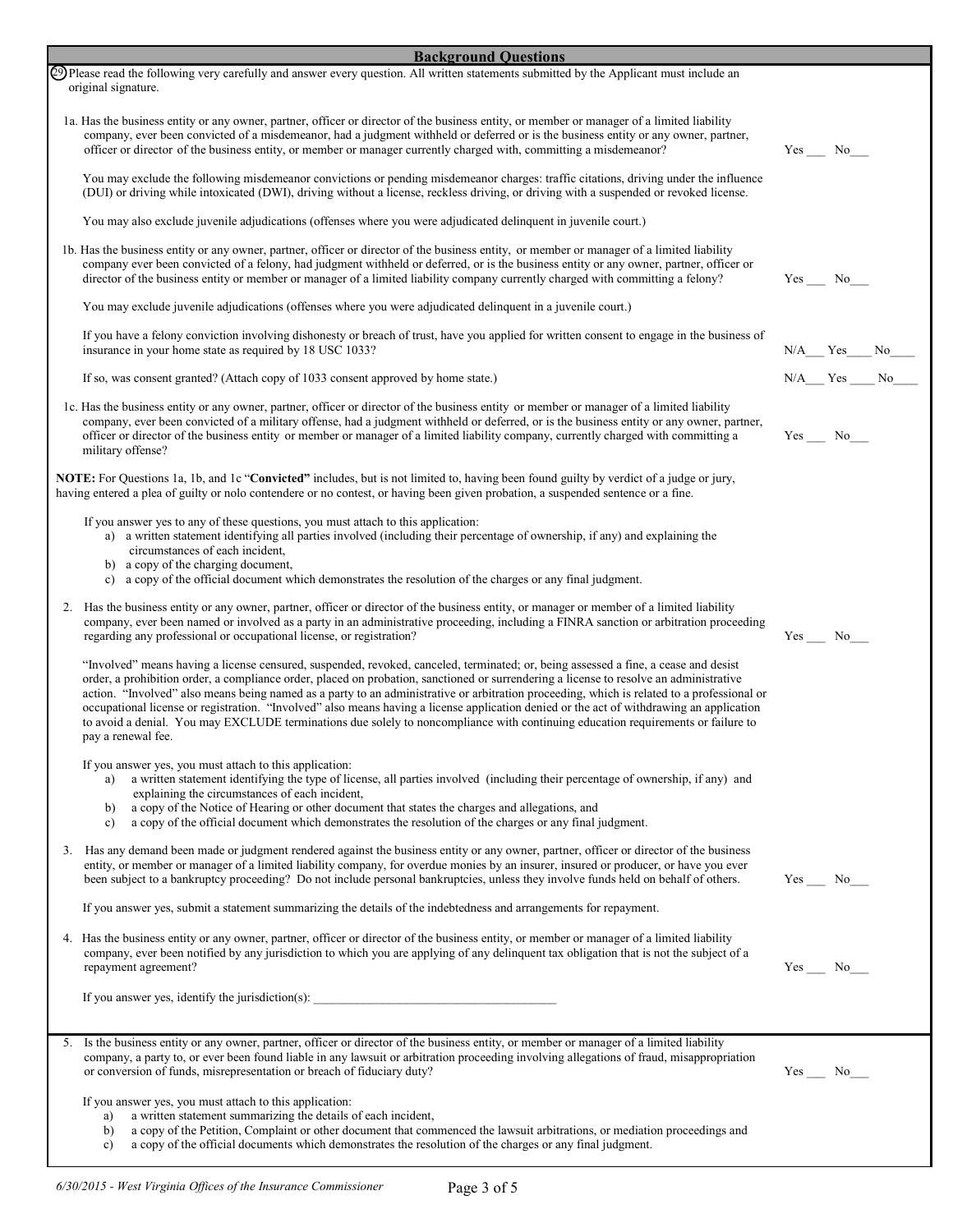|    | 6. Has the business entity or any owner, partner, officer or director of the business entity, or member or manager of a limited liability                                                                                                                                                                                                                                                                                                                                                                                                                                     |        |
|----|-------------------------------------------------------------------------------------------------------------------------------------------------------------------------------------------------------------------------------------------------------------------------------------------------------------------------------------------------------------------------------------------------------------------------------------------------------------------------------------------------------------------------------------------------------------------------------|--------|
|    | company ever had an insurance agency contract or any other business relationship with an insurance company terminated for any alleged<br>misconduct?                                                                                                                                                                                                                                                                                                                                                                                                                          | Yes No |
|    | If you answer yes, you must attach to this application:<br>a written statement summarizing the details of each incident and explaining why you feel this incident should not prevent you<br>a)<br>from receiving an insurance license, and<br>copies of all relevant documents.<br>b)                                                                                                                                                                                                                                                                                         |        |
|    | 7. In response to a "yes" answer to one or more of the Background Questions for this application, are you submitting document(s) to the<br><b>NAIC/NIPR Attachments Warehouse?</b>                                                                                                                                                                                                                                                                                                                                                                                            | Yes No |
|    | If you answer yes:                                                                                                                                                                                                                                                                                                                                                                                                                                                                                                                                                            |        |
|    | Will you be associating (linking) previously filed documents from the NAIC/NIPR Attachments Warehouse to this application?                                                                                                                                                                                                                                                                                                                                                                                                                                                    |        |
|    | Note: If you have previously submitted documents to the Attachments Warehouse that are intended to be filed with this application, you<br>must go to the Attachments Warehouse and associate (link) the supporting document(s) to this application based upon the particular<br>background question number you have answered yes to on this application. You will receive information in a follow-up page at the end of<br>the application process, providing a link to the Attachment Warehouse instructions.                                                                | Yes No |
|    |                                                                                                                                                                                                                                                                                                                                                                                                                                                                                                                                                                               |        |
|    | <b>Applicant's Certification and Attestation</b>                                                                                                                                                                                                                                                                                                                                                                                                                                                                                                                              |        |
|    | 40 On behalf of the business entity or limited liability company, the undersigned owner, partner, officer or director of the business entity, or member or manager of a<br>limited liability company, hereby certifies, under penalty of perjury, that:                                                                                                                                                                                                                                                                                                                       |        |
| 1. | All of the information submitted in this application and attachments is true and complete and I am aware that submitting false information or omitting pertinent or<br>material information in connection with this application is grounds for license or registration revocation and may subject me and the business entity or limited liability<br>company to civil or criminal penalties.                                                                                                                                                                                  |        |
| 2. | Unless provided otherwise by law or regulation of the jurisdiction, the business entity or limited liability company hereby designates the Commissioner, Director or<br>Superintendent of Insurance, or an appropriate representative in each jurisdiction for which this application is made to be its agent for service of process regarding all<br>insurance matters in the respective jurisdiction and agree that service upon the Commissioner or Director of that jurisdiction is of the same legal force and validity as<br>personal service upon the business entity. |        |
|    | The booking called in the Holding company components and a Committive of North of Kommon the Coldination formation and condition is model.                                                                                                                                                                                                                                                                                                                                                                                                                                    |        |

| e business entity of fimiled hability company grants permission to the Commissioner of Difector of Insurance in each jurisdiction for which this application is mad |
|---------------------------------------------------------------------------------------------------------------------------------------------------------------------|
| to verify any information supplied with any federal, state or local government agency, current or former employer or insurance company                              |
|                                                                                                                                                                     |
| $\mathbb{R}^n$ . Of the case $\mathbb{R}^n$                                                                                                                         |

- 4. Every owner, partner, officer or director of the business entity, or member or manager of a limited liability company, either a) does not have a current child-support obligation, or b) has a child-support obligation and is currently in compliance with that obligation.
- 5. I authorize the jurisdictions to which this application is made to give any information they may have concerning me, as permitted by law, to any federal, state or municipal agency, or any other organization and I release the jurisdictions and any person acting on their behalf from any and all liability of whatever nature by reason of furnishing such information.

6. I acknowledge that I understand and comply with the insurance laws and regulations of the jurisdictions to which I am applying for licensure/registration.

7. For Non-Resident License Applications, I certify that I am licensed and in good standing in my home state/resident state for the lines of authority requested from the non-resident state.

- 8. I hereby certify that upon request, I will furnish the jurisdiction(s) to which I am applying, certified copies of any documents attached to this application or requested by the jurisdiction(s).
- 9. I certify that the Designated Responsible Licensed Producer(s) named on this application understands that he/she is responsible for the business entity's compliance with the insurance laws, rules and regulation of the State.
- 10. It is hereby acknowledged that an appointment is required and it is a condition of maintaining a West Virginia license.
- 11. I certify that the travel insurance business entity producer will require each employee and authorized representative of the travel retailer whose duties include offering and disseminating travel insurance to receive a program of instruction or training. The training program shall, at a minimum, contain instructions on the types of insurance offered, ethical sales practices and required disclosures to prospective customers.

**Must be signed by an officer, director, or partner of the business entity, or member or manager of a limited liability company:** 

\_\_\_\_\_\_\_\_\_\_\_\_\_\_\_\_\_\_\_\_\_\_\_\_\_\_\_\_\_\_\_\_\_\_\_\_\_\_\_\_\_\_\_\_

\_\_\_\_\_\_\_\_\_\_\_\_\_\_\_\_\_\_\_\_\_\_\_\_\_\_\_\_\_\_\_\_\_\_\_\_\_\_\_\_\_\_\_\_\_\_\_\_\_

Month/Day/Year

\_\_\_\_\_\_\_\_\_\_\_\_\_\_\_\_\_\_\_\_\_\_\_\_\_\_\_\_\_\_\_\_\_\_\_\_\_\_\_\_\_\_\_\_ **Signature** 

 $\_$ Typed or Printed Name

\_\_\_\_\_\_\_\_\_\_\_\_\_\_\_\_\_\_\_\_\_\_\_\_\_\_\_\_\_\_\_\_\_\_\_\_\_\_\_\_\_\_\_\_\_\_\_\_\_ **Title The State of the State of Title** 

> \_\_\_\_\_\_\_\_\_\_\_\_\_\_\_\_\_\_\_\_\_\_\_\_\_\_\_\_\_\_\_\_\_\_\_\_\_\_\_\_\_\_\_\_\_\_\_\_\_ Address

City State Zip

- 3. The business entity or limited liability company grants permission to the Commissioner or Director of Insurance in each jurisdiction for which this application is made
-